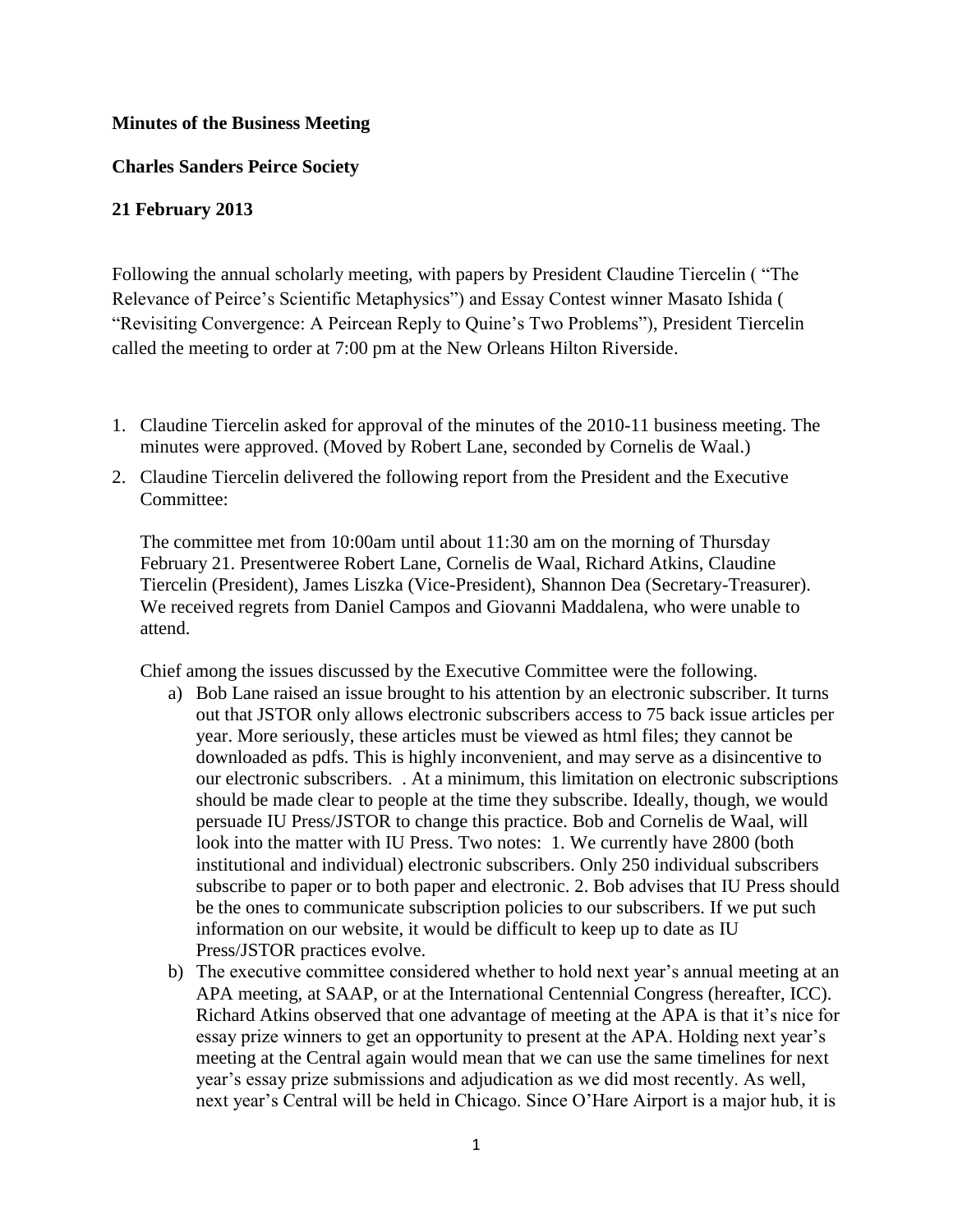cheaper and easier for many attendees to get there. It was therefore resolved to hold the next annual meeting at the Central APA. Shannon Dea will coordinate with the APA.

- c) Centennial Congress: Bob Lane presented a brief summary of the longer report he will present at this afternoon's annual meeting. Shannon Dea asked executive committee members to suggest to her the names of scholars doing good work in the key areas identified by the progam committee; she will convey those suggestions to the program committee.
- d) Webmaster. After over a decade of service in that capacity, Bob wishes to step down as webmaster. It was noted that, in strictness, the webmaster is an ex officio member of the executive committee, even though in practice he has not always been treated as one. Ideally, the new webmaster will have institutional support such that her/his college provides web hosting for the Society, but using the current URL. It was resolved that the nominating committee that James Liszka will strike in 2013 should search for the new webmaster. Bob recommended that they begin by considering the 15 or 20 people who have most recently served as executive members for the Society.
- e) FISP
	- It was decided that Claudine Tiercelin will serve as the Society delegate to the FISP General Assembly in Athens, 2014. (Shannon will inform FISP of this decision.)
	- Compensation Fund: FISP is always seeking donations to its Compensation Fund, from which it is able to offer financial support to member societies from developing nations. Executive members were broadly supportive of donating to the Compensation Fund, but decided that it would be better to do this after the ICC when the Society is no longer in fundraising mode itself.
- 3. Cornelis de Waal presented the following report from the *Transactions of the Charles S. Peirce Society*:

The Transactions had a good year. Though the number of submissions remains lower than we like it to be, we have been able to continue publishing four issues per year. Over 2011–12 we received about sixty papers that qualified for review, fairly evenly divided between Peirce and non-Peirce. About half of the papers sent out for review made it into the journal. In part to accommodate for this, three journal symposia have been organized that are now in various states of completion. Scott Pratt is working on a five-paper symposium on African American insurrectionist philosophy, Cathy Legg and Gary Richmond are working on a symposium commemorating Joe Ransdell, and I'm working on a small set of paper discussing the work of Shea Zellweger. In addition to the above we are receiving a steady stream of book reviews.

On June 30, 2012, which marks the end of IU Press's fiscal year, the Transactions had 2,886 subscribers (up from 2,759), of which 254 received a paper copy of the journal (down from 308). The number of individual subscribers was 179 (down from 214), while the remaining 2707 subscribers were institutional subscribers (through JSTOR etc.). Because of the institutional subscriptions the Transactions continues to do well financially. In the 2011–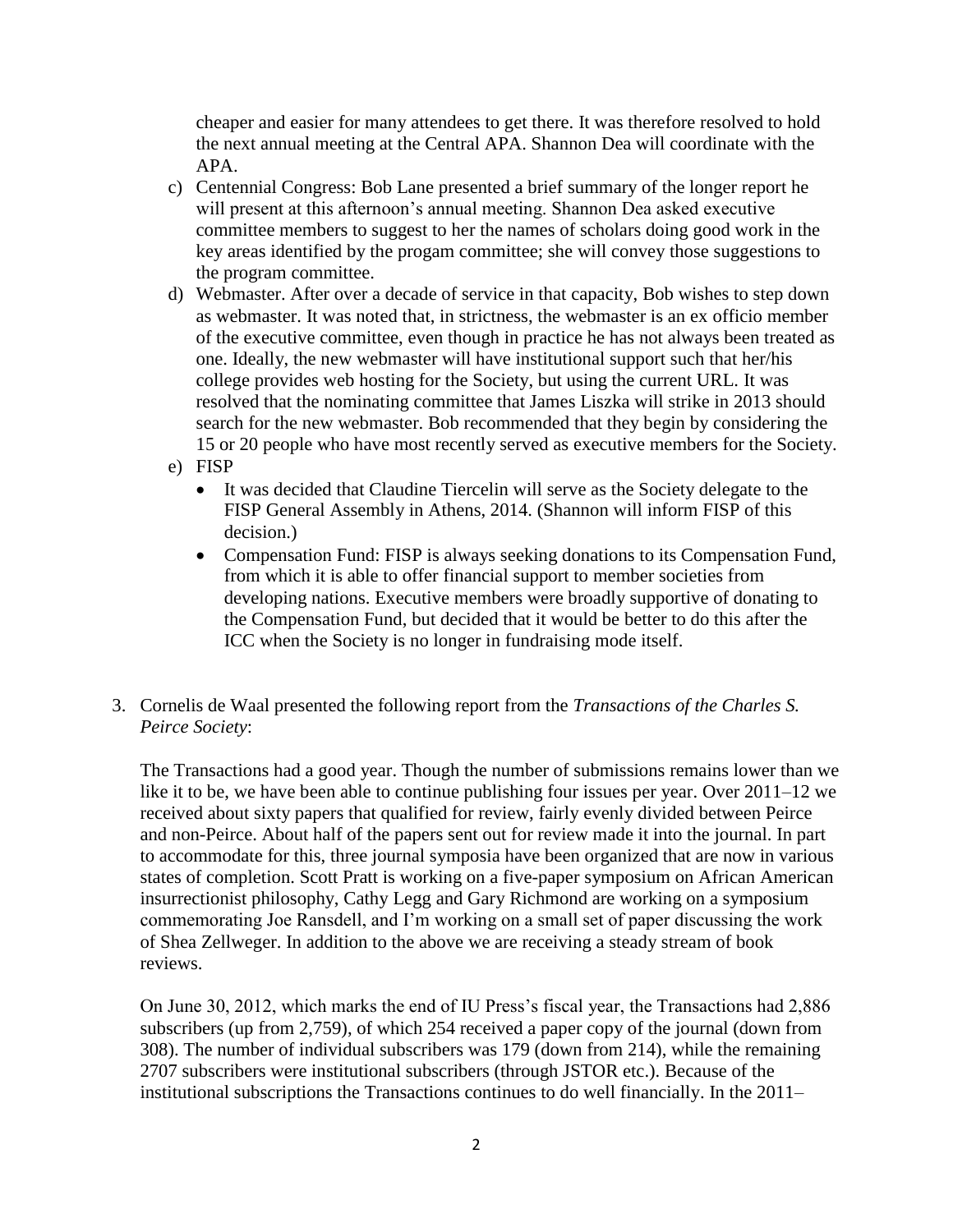2012 fiscal year the Transactions made a gross profit of \$46,751, of which 15% (equaling \$7,013) went to the Society.

> Cornelis de Waal Editor-in-Chief

4. Shannon Dea delivered the following financial report:

This report is for the period beginning April 1, 2012 and ending Jan. 31, 2012.

The Society's income during this period was \$8675.62: \$1645.00 in membership dues; \$7012.61 in Transactions royalties; and \$20.05 in interest.

The Society's expenditures during this period totalled \$961.75: \$500.00 for winner of 2012-13 essay prize \$40.16 for dinner for the 2011-12 essay contest prize winner; \$197.00 for FISP (Fédération Internationale des Sociétés de Philosophie) dues for 2012; \$75 for IUHPS/DLMPS (International Union of History and Philosophy of Science / Division of Logic, Methodology and Philosophy of Science) dues for 2012; \$40 wire transfer fees paid to Indiana Members Credit Union for transfer of FISP dues; \$83.40 for web-site fees; \$26.19 for postage

As of Jan. 31, 2012, the Society's assets were \$24,933.71, an increase of \$7713.87 from March 31, 2012.

The breakdown of the assets is: \$8945.11 in checking, \$15,913.86 in a money-market account, \$74.74 in savings.

5. Shannon Dea, on behalf of André De Tienne, delivered the following report on the Peirce Edition Project:

I have the pleasure to present the following report about the Peirce Project's main activities and accomplishments that took place between 1 April 2012 and 15 February 2013. Much of it is an update about several matters presented in last year's comprehensive report, which covered a 15 month period ending in March 2012.

Most important to begin with is to state how immensely grateful the Peirce Project continues to be for the sustained generosity manifested by many members of the Peirce Society and of the broader Peirce constituency. Donations from the last two years were sufficient to match the \$30,000 NEH offered us in matching funds when we received a grant in the fall of 2010. That extra amount proved very useful and allowed us to retain the workforce needed to accomplish several crucial tasks.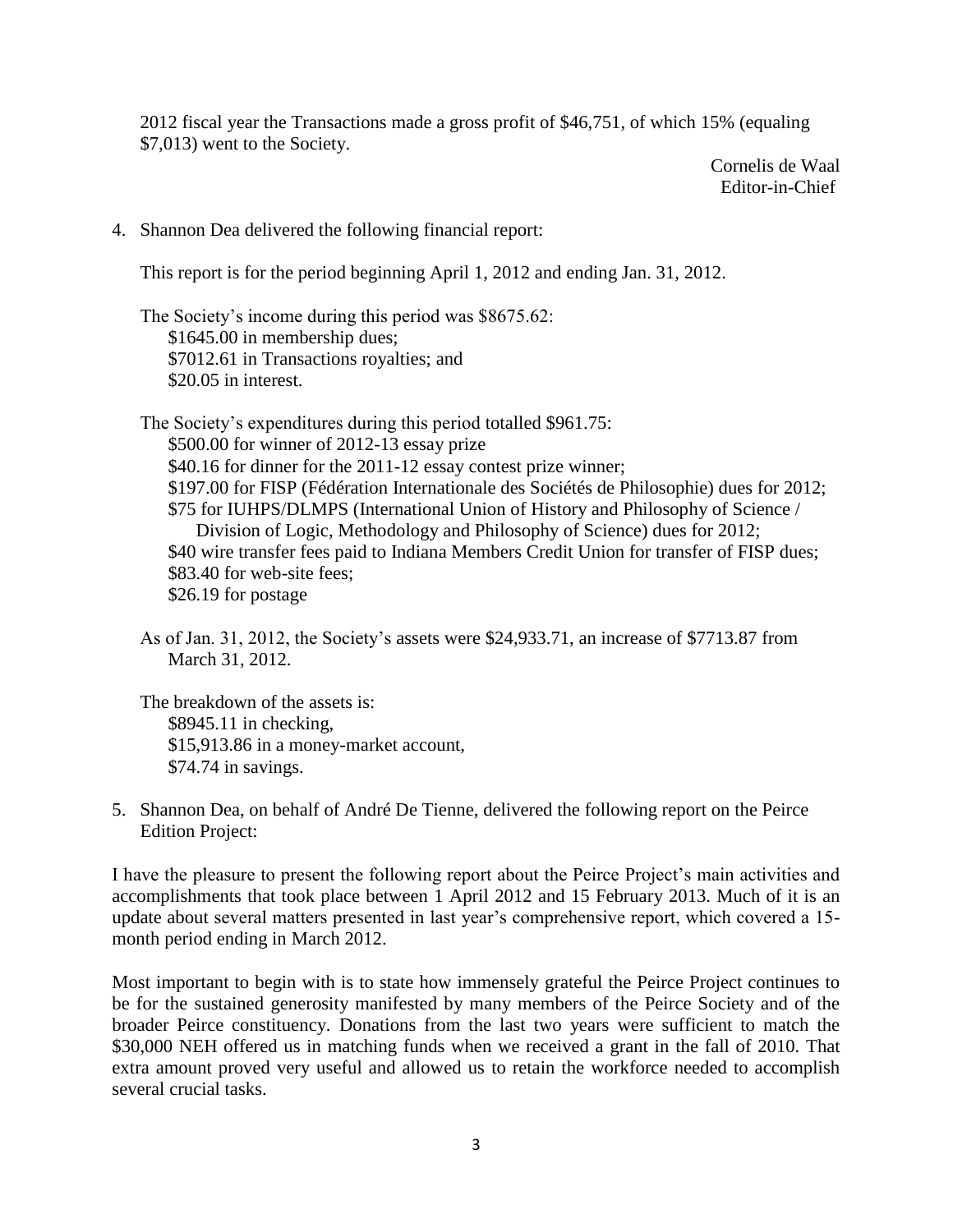2012 has been a year of transition and innovation in our multifaceted operation, which has three distinct wings: one consists of editors researching the Peirce Papers and establishing the text of the edition; the second consists of editorial staff transcribing and editing the texts for inclusion in the edition; the third consists of technical staff charged with maintaining and developing our production and dissemination technology. Not to mention the fourth wing: that of administering the Project, fundraising, writing grants, planning, liaising, representing, negotiating, hiring, and conferencing. Each has a complex mission, and each needs to accomplish it following best practices as far as possible.

Every now and then, a long-term project like ours needs to revisit its methods and technological infrastructure to ensure that we don't fall behind scholarly expectations and technical standards, which tend to evolve faster and faster in their mutual influence. I reported last year that we had begun revamping our technology. We have done considerable progress on that front throughout 2012, in ways that are now attracting the attention of the broader digital humanities initiatives that have been sprouting in many places in the US and abroad.

A key accomplishment has been the creation of the alpha version of STEP (Scholarly Text-Editing Platform), funded in part by an NEH Digital Humanities grant that was extended to a second year (until August 2013). We have hired four graduate students from the School of Informatics, and that team, headed by our technical editor Shawn Hanes, has been doing wonders. In particular, they were able to program an XML text editor that adheres to the international standards established by the Text Encoding Initiative (TEI) and that can work within any web browser, as opposed to all other proprietary solutions that can only function outside a browser. This is a significant breakthrough because we now have an open-source technology that can be easily exported to and customized by other editions, a key NEH requirement. This XML editor constitutes the core of every module in the STEP platform, as every section of our volumes, whether authorial or editorial, needs to be transcribed or typed through that XML editor in order to comply with international standards. Now that this milestone has been reached, the nine modules that constitute STEP are being programmed much faster. The team consists of Human-Computer Interaction specialists who know how to design ergonomic interfaces, and therefore I am optimistic that by August 2013 the principal goal of producing a fully working beta version of STEP will have been reached.

In July 2012, the National Endowment for the Humanities turned down our 2011 request for continued funding in spite of the high score achieved by our grant application (23/25). I sent a new application in early December 2012, and we will hear about the outcome of that competition in August 2013. In the meanwhile, I have launched two other initiatives, both geared toward the realization of our dissemination platform, called "Collaborative Online Research Platform for Users of Scholarly editions" (or CORPUS). The first one stems from an internal IUPUI Arts and Humanities (IAHI) grant received from in February 2012, a new funding program that seeks to encourage interdisciplinary research collaboration among campus schools. The grant is titled "Digital Redesign of Scholarly Editions: A Collaboration between Humanities and Informatics Researchers." The proposal's major aims are (1) to identify and research theoretical and practical issues related to the establishment of a viable and accepted peer-reviewing system within CORPUS; (2) to assess users' needs and also the desirability and implementability of a broad series of technological options for users; (3) to conceive and design the components of an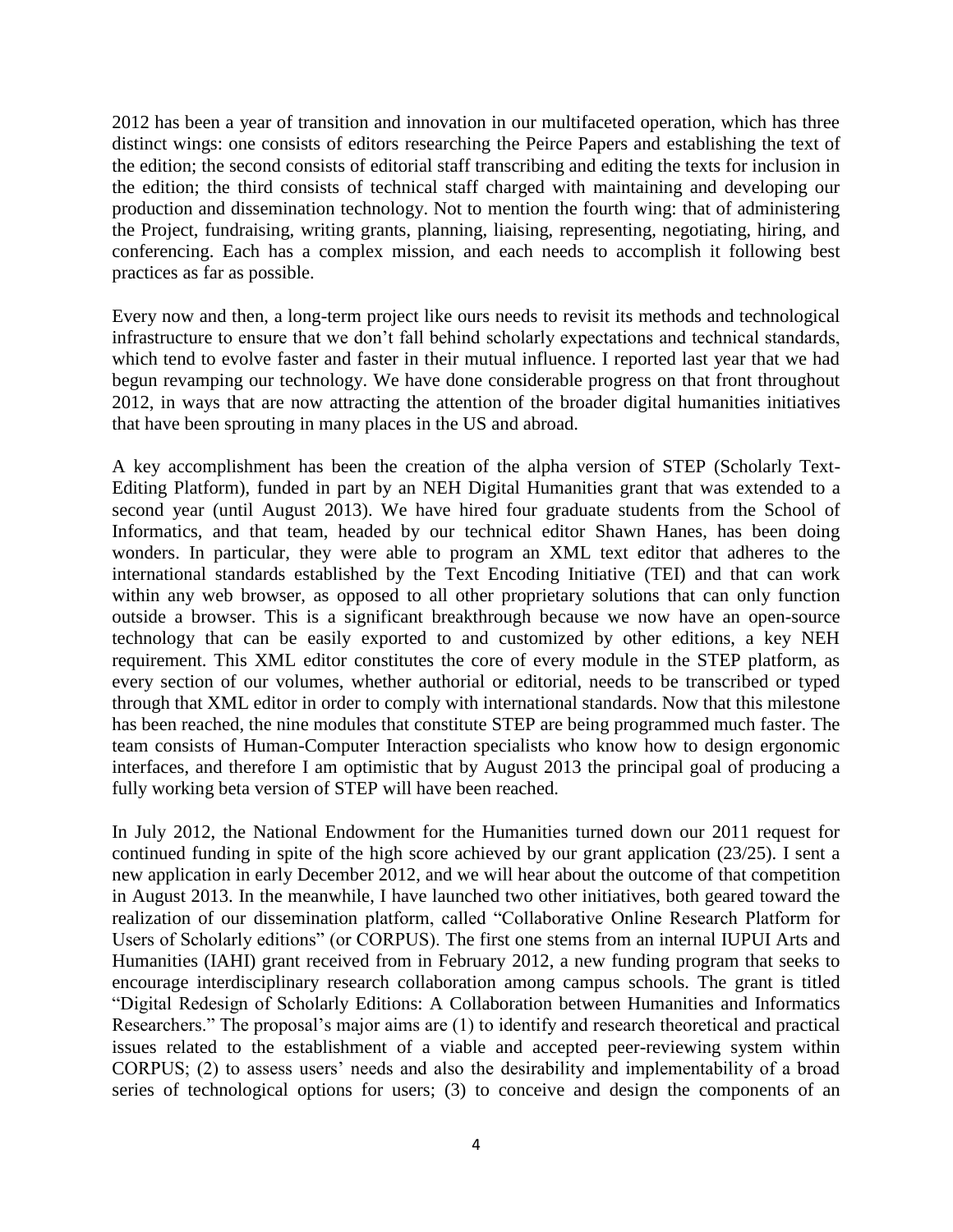elaborate end-user interface according to the best principles of human-computer interface (HCI) science so that the dissemination platform would provide users with several gradated options for contributing to the enrichment of an online repository. Thanks to the grant and to our collaboration with Professor Davide Bolchini, the director of the HCI Program at IUPUI, we hired Ph.D. student Yuan Jia from the School of Informatics; she is the lead HCI researcher on the design and implementability of CORPUS. Assisted by graduate student Reecha Bharali, Yuan Jia has been conducting a number of interviews with editors and scholars in order to determine what the current and incoming generations of researchers expect from CORPUS, what should be its main functionalities, and how it could best accommodate a peer-reviewing process attached to multiform contributions coming from the community of scholars. Jia and Bharali have begun designing a sophisticated schematic structure of the various components of CORPUS. This helps us both visualize and conceive new possibilities regarding both the connections between internal zones of the interface, and the ways in which platform users will want to interact with CORPUS for various scholarly and communicational purposes.

The second initiative is international: In August and September 2012 the Project collaborated with a team of researchers from Humboldt-Universität in Berlin on a proposal for the NEH/DFG Bilateral Digital Humanities Program titled "An Online Image-based Research Environment for the Humanities: The Digital Peirce Archive as a Case Study." The collaboration also involves members of the Max Planck Digital Library and the Houghton Library at Harvard. We propose to build a generic open-source image management and research environment endowed with a collaborative, multifunctional structure that humanities users can customize at will at minimal cost. Our solution is to build on, and expand, a dynamic scholarly image database called imeji that is being developed under the aegis of the Max Planck Digital Library in Munich. Imeji's strength is the collection of tools it provides to describe, enrich, connect, magnify, index, and link image data through a configurable set of metadata definitions. Our goal is to transform it into a collaborative research environment capable of seamless integration into the workflow of STEP and CORPUS. Its design will be tested through its exemplary application in the Peirce Digital Archive (DPA), which will be an online dynamic repository of digital images of the Peirce manuscripts. The principal result of this collaboration will be twofold: a generic and customizable image-based research environment,and the free, publicly accessible Digital Peirce Archive endowed with an HCI-compliant interface. The DPA represents a foundational module both for STEP and CORPUS since it would essentially feed them with digital images of the Peirce papers. We will learn about the outcome of that NEH/DFG grant competition in April.

The Peirce Project recently received a bridge-funding grant from IUPUI's Research Supports Funds Grant program (RSFG). That new source of funding combined with other monies will enable us to offer a one year post-doctoral position to a Ph.D. in philosophy with competence in Peirce (we hope to prolong that position thanks to the NEH grant we just applied to). The new hire (whose search is underway) will take on the responsibility of an assistant research editor who will conduct full-time research on the reorganization, repagination, and dating of the Peirce manuscripts.

Throughout 2012 we did much progress on both volume 9 (August 1892 to early summer 1893) and on volume 11 (How to Reason: A Critick of Arguments, 1894). Vol. 9 is nearly ready and has been vetted by the MLA's Committee on Scholarly Editions, which I am glad to say has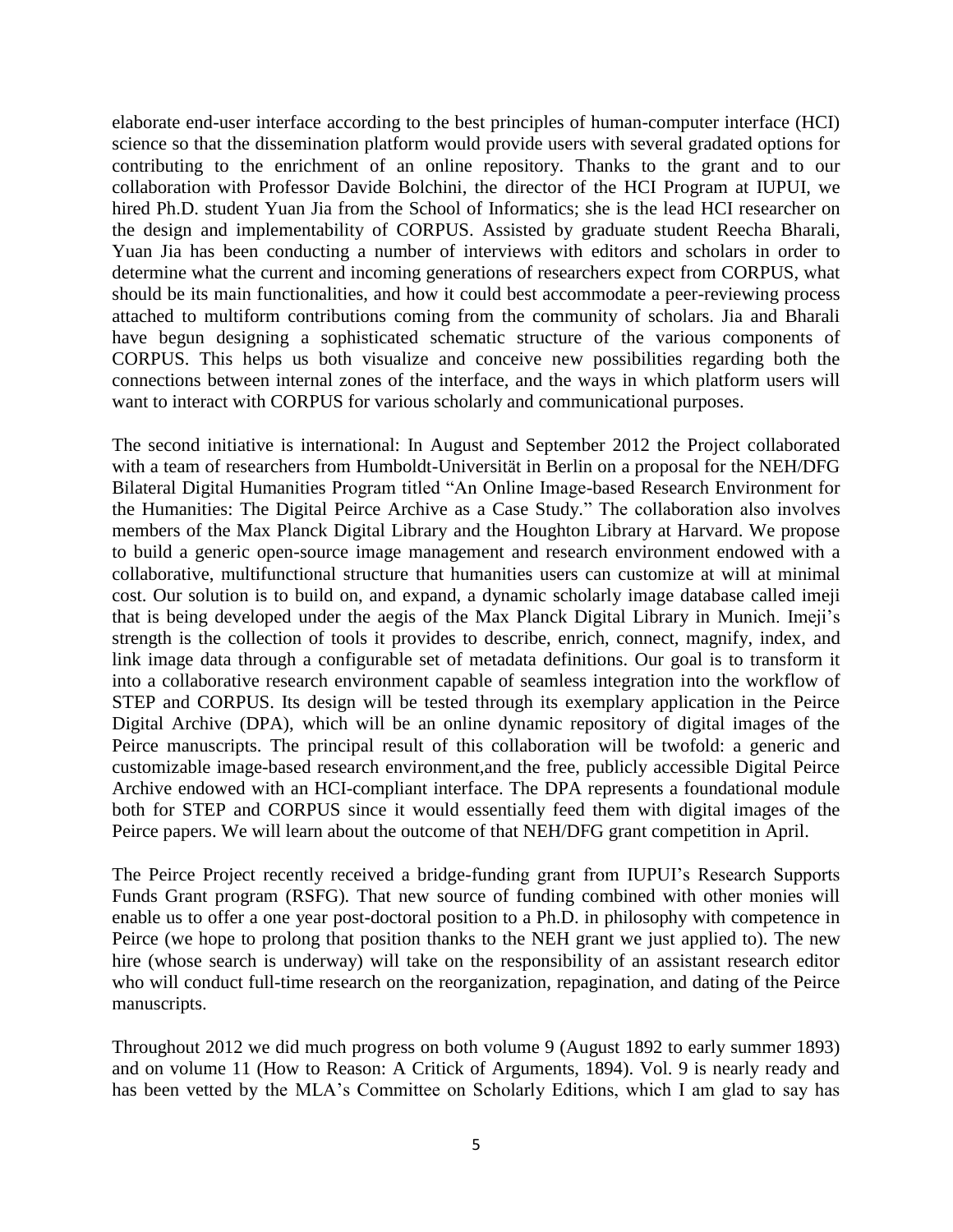granted it its seal of approval. We will be sending that volume to the printer later this year. Volume 11 should be ready in 2015. I expect volume 7 (Peirce's contributions to the Century Dictionary) to be sent to the printer in January 2014. Our satellite operation at the University of Quebec in Montreal (UQAM), directed by Prof. Latraverse, continued to work on vol. 7 and the thousands of complex documents associated with Peirce's work for the Century Dictionary. New team members (Ph.D. students) have replaced older hands. Latraverse's second SSHRC grant was extended for one more year and ended in summer 2012, when Latraverse retired— although he continues to work on the volume with the help of his colleague and logician Alain Voizard. PEP-UQAM also intends to make available an online companion to W7, which will provide access to transcriptions, definitions, and related materials that did not make the selection for the print publication.

The major staff news that needs reporting is that Diana Reynolds, our long-time senior editorial associate and keystone of our transcription and book layout activities, will be leaving the Project at the end of February 2013. Diana first joined the Project in 1998 and worked for us as a technical assistant and then an editorial assistant until 2001. She returned in 2004 and stayed with us ever since. She has been a model staff member, diligent, well organized, and efficient. Our edition owes her an enormous debt of gratitude and appreciation for the excellent work she has consistently performed over those thirteen years. Transcribing Peirce is no easy task: the complexity is daunting, as is the tedium of tagging logical and mathematical formulas, intricate alteration descriptions, and long lists of emendations and other apparatus components. Diana laid out most of volume 6 and volume 8, and now volume 9. Every volume is difficult and offers new challenges never met before, both textual and technological. Diana has met those challenges steadfastly and with incredible grace and patience. We will miss her terribly.

Diana's departure means that we are about to launch another search for her succession, but her position will first need to be reconceived from the ground up before we proceed, given the new technological infrastructure we have been putting into place, which entails modifications in our workflow and in the distribution of responsibilities.

Our relationship with Institute for American Thought, of which the Project is a principal unit, remains excellent. The support provided us by IAT Director David Pfeifer has always been wonderful, and I want to finish this report by expressing our special gratitude to this remarkable gentleman, always full of sound advice, steadfast encouragement, and good cheer. The Peirce constituency owes him a great deal for everything he has done and will continue to do for the Project, even after he steps down from his position, which he will do at the end of June 2013.

> André De Tienne Director and General Editor, Peirce Edition Project

6. On behalf of Catherine Legg, Shannon Dea read the following report from the Nominating Committee:

The Nominating Committee, chaired by Catherine Legg, with Vincent Colapietro and Risto Hilpinen as members, propose the following candidate: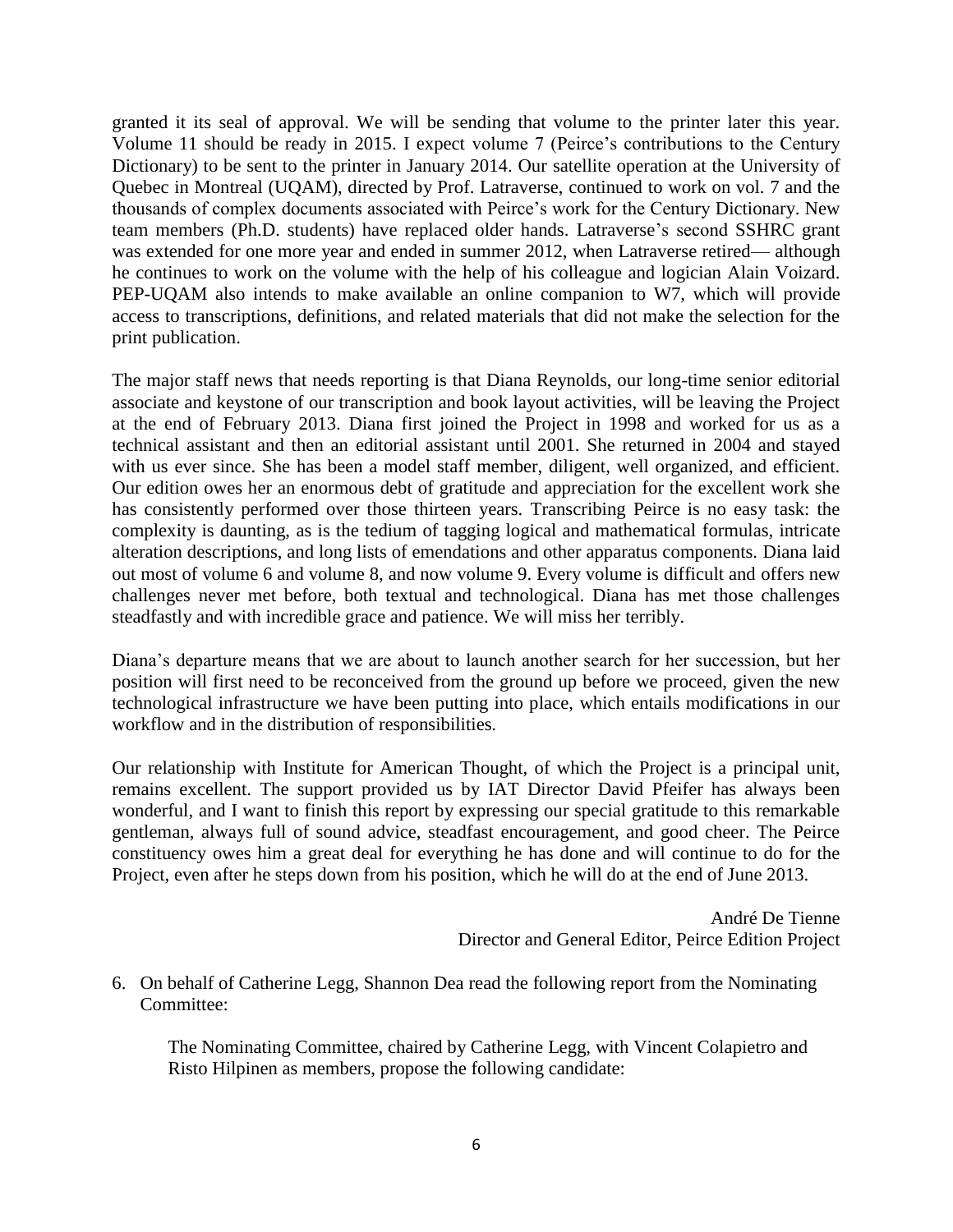• Demetra Sfendoni-Mentzou for Vice President (2013-14, succeeding to the presidency in 2014-15).

Continuing positions are as follows:

- James Liszka, President (2013-14);
- Shannon Dea, Secretary-Treasurer (through 2014-2015);
- Executive Committee: Giovanni Maddalena (through 2013-14); Richard Atkins (through 2014-15); Daniel Campos (through 2015-16); Robert Lane (ex officio); Cornelius de Waal (ex officio)

Professor Sfendoni-Mentzou's nomination was approved; she was elected unanimously.

7. Robert Lane presented the following report on behalf of the IOC of the Peirce Centennial Congress. Due to time contraints, he distributed the report electronically rather than verbally: Preparations for the 2014 Charles S. Peirce International Centennial Congress are going well. We are on track for the conference to take place at the University of Massachusetts Lowell from July 16 to 19, 2014. Since the Peirce Society's previous business meeting, the following items have occurred.

The Program Committee, chaired by Rosa Mayorga and Matthew Moore, issued its first call for papers and proposals in June 2012. The deadline for proposals was recently extended due to requests from some members and is now April 1, 2013. The deadline for paper submissions, short contributions, and posters is September 1, 2013.

A publicity committee was been appointed, with Mats Bergman its chairperson. Among other things, that committee has revised and expanded the conference website (http://peircefoundation.org/2014.html) and created a number of items that any interested parties can use to promote the conference. In the near future, the site will be expanded with more information about the city of Lowell.

The budget committee, consisting of John Kaag, Scott Pratt and me, presented a budget to the IOC and to the Peirce Society's executive committee. We continue to adjust that budget in light of new donations and sponsorships.

The International Organizing Committee met on November 5 and 7, 2012 in Sao Paulo, Brazil, during the most recent International Meeting on Pragmatism. The IOC heard and discussed reports from the Budget Committee, the Local Organizing Committee, the Fund-Raising Committee, the Publicity Committee and the Publications Committee

Ten plenary speakers have been invited and all have accepted. They are:

- Douglas Anderson
- Vincent Colapietro
- Susan Haack
- Christopher Hookway
- Nathan Houser
- Ivo Ibri
- Cheryl Misak